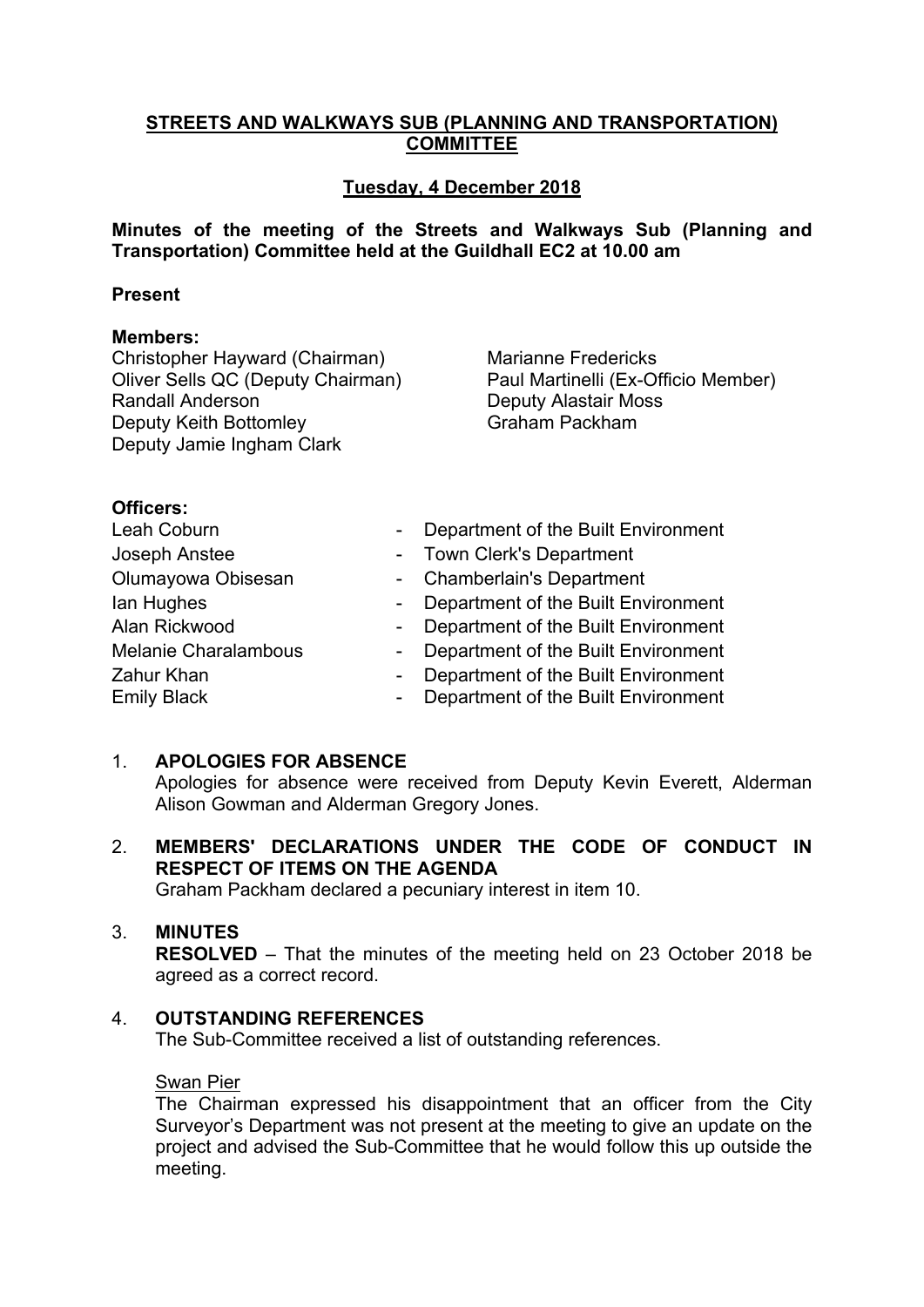#### 22 Bishopsgate

The Director of the Built Environment advised the Sub-Committee that there had been some delay as the developer had shifted their programme, slowing negotiations, but the details of the agreement were in place and a meeting would be taking place that week.

#### Dockless Bikes

The Director of the Built Environment advised the Sub-Committee that more general work on reviewing the Street Obstructions Policy had begun, and this would be brought back to Members in Spring 2019.

#### Beech Street

The Director of the Built Environment and the Chairman advised Members that there had been positive meetings in the last month with London Borough of Islington at Member and Officer level, and there was political agreement to push together to complete all relevant projects at the highest possible standard.

The Sub-Committee noted that Blackfriars Bridge Underpass should be added to the outstanding references for the Sub-Committee, having been taken off the Grand Committee's outstanding references. A Member stated that there were repairs and maintenance that still needed to be carried out.

A Member asked if officers could provide any details on accelerations to the Beech Street project. The Director of the Built Environment responded that the aim was to put an interim scheme in place within the next 18 months, which had been communicated to TfL and Islington, and officers were awaiting feedback. It was hoped that officers would have firmer idea of wider timescales for the project by March 2019.

A Member asked that the timescales charted on the outstanding references list be made more specific, rather than, for instance, describing a project as 'ongoing'. The references list should give a specific target date for the project to progress to its next step, with items split up into phases if necessary.

**RESOLVED** – That the list of outstanding references be noted, and updated accordingly.

# 5. **FREDERICK'S PLACE ENVIRONMENTAL ENHANCEMENTS**

The Sub-Committee considered a report of the Director of the Built Environment seeking Combined Gateway 3, 4 and 5 approval for environmental enhancements at Frederick's Place. The Director of the Built Environment introduced the report and gave Members an overview of the scheme alongside a short presentation. Members noted a tabled letter from the Mercer's Company requesting a change to the granite sett design, and were advised that the change, if approved, would not have cost implications or create conservation concerns. Members agreed the Mercers' Company's proposed design change.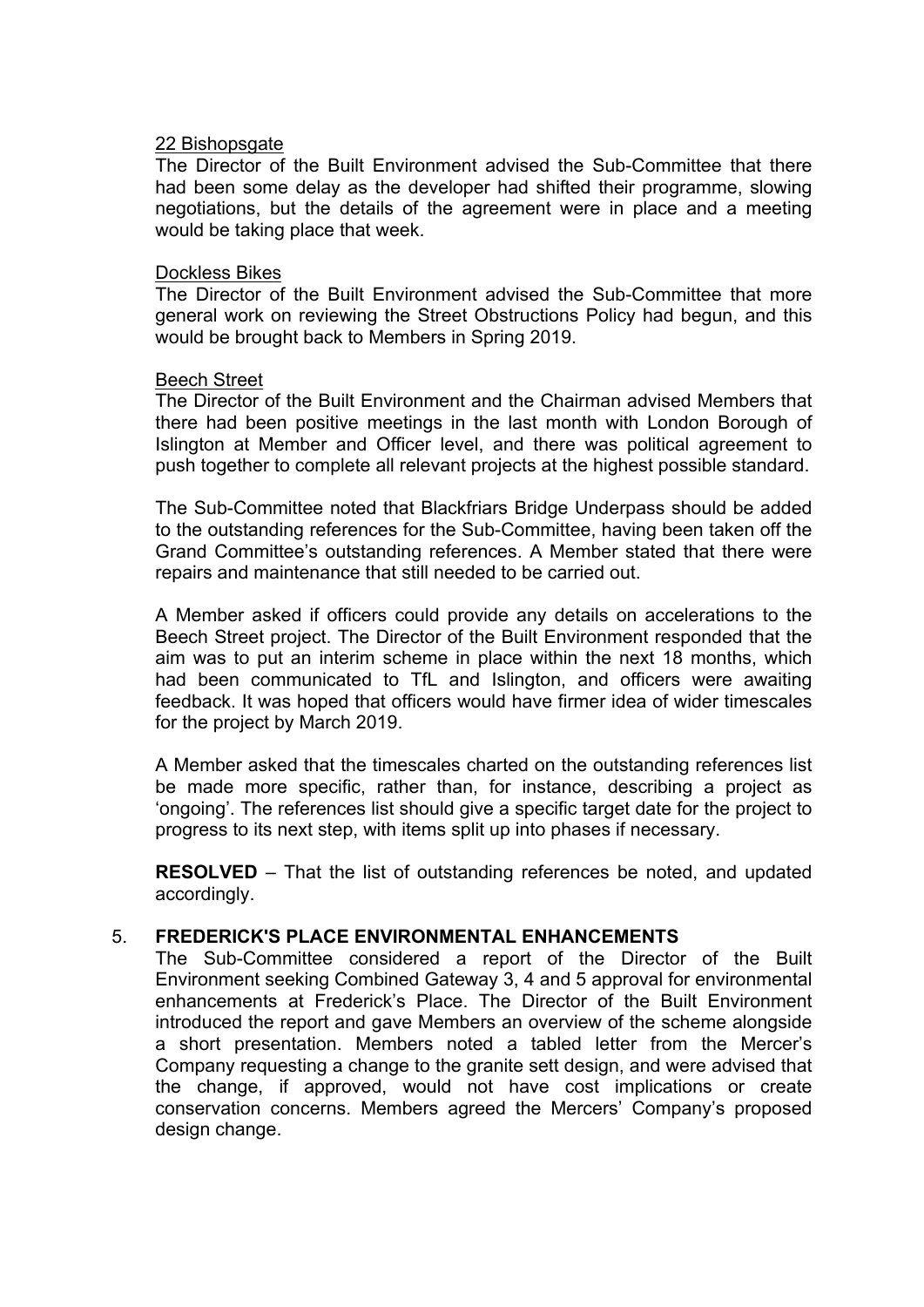Following assessment, it was proposed to raise the carriageway to footway level and repave it to improve accessibility. The Mercers' Company had agreed to provide funding for materials in advance and wanted to tie the project in with their own development of several buildings that faced onto Frederick's Place, due for completion in Summer 2019.

The Chairman reported that there had been recent public nuisance issues reported in the space, particularly relating to on-street drinkers, and that as a result the Mercers' Company had proposed that they take ownership of the space so that it could be gated-off. A Member added that this would be cause for a licensing review if the problems persisted, as there was also the public health issue of broken glass on the street. A Member suggested that whilst this had been an ongoing problem for some time, the completion of both the Mercers' Company development and the project under consideration may help.

A Member suggested making the space more pedestrianised by making it access-only for vehicles. The Director of the Built Environment responded that the Mercers' Company had requested access for vehicles to make drop-offs.

A Member reminded officers to be mindful of consulting heritage and filming teams when devising projects, particularly when they relate to original areas such as Frederick's Place, and added that a yellow line should not be put in. The Director of the Built Environment responded that a pedestrian zone would need to be put in place to avoid putting in a yellow line, otherwise traffic restrictions could not be enforced without one.

Members were opposed to a yellow line being put in place and asked officers to explore alternative solutions, such as 'smart' bollards at the entrance to the space that allowed access at specified times. The issue of anti-social behaviour was also pertinent to this scheme. A Member suggested a removable yellow line for now whilst alternative traffic order options were explored. The Director of the Built Environment advised the Sub-Committee that officers could look at the scheme and the possibilities of a different traffic order or signs. Similar roads elsewhere had yellow lines and had been required for enforcements.

**RESOLVED** – That, after accounting for Members' observations, the Streets & Walkways Sub-Committee agree that:

- i) The project be approved at a cost of **£543,230** as funded by a Section 278 agreement with the developer of 1-3,7&8 Frederick's Place, The Mercers' Company;
- ii) Authority is given for the release of funds to purchase long lead-time materials and associated costs amounting to **£43,500,** in advance of the full S278 payment to avoid delays to the programme, subject to the letter of agreement with the developer. The amount would be deducted from the full S.278 payment;
- iii) Authority to start work be granted subject to completion of the Section 278 and receipt of full funding from the developer;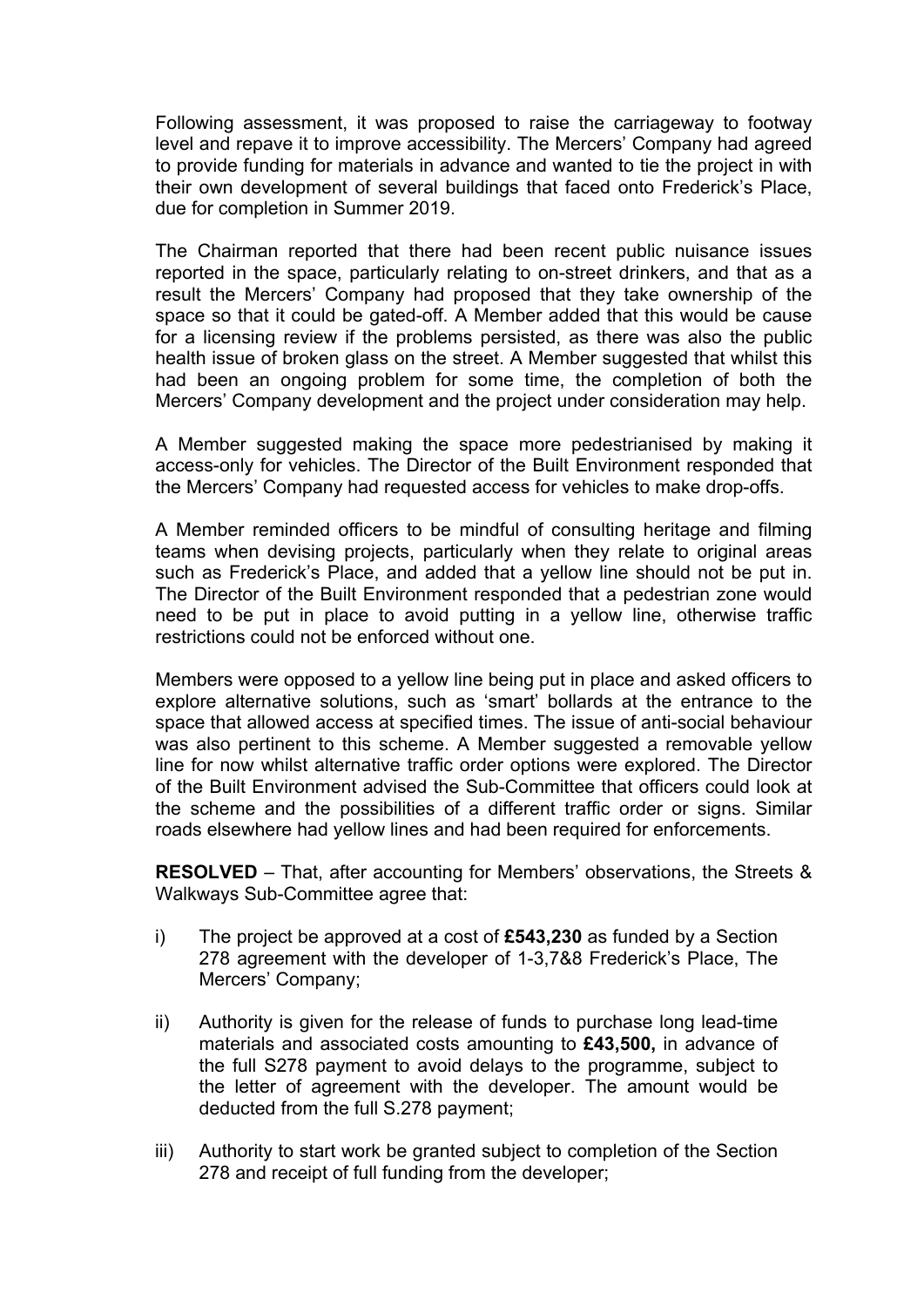- iv) Approval is given for City officers to publish proposals in relation to any necessary traffic orders or other consents to implement the project as described in this report (Traffic orders will be necessary to implement a loading restriction, relocate the motorcycle parking and to remove the disabled parking bay); and
- v) Delegated authority be given to the Director of Transportation and Public Realm to consider any objections to the traffic orders detailed in this report.

# 6. **80 FENCHURCH STREET**

The Sub-Committee considered a report of the Director of the Built Environment seeking approval to commence work on the 80 Fenchurch Street development.

A Member asked whether servicing vehicles for the scheme using Northumberland Alley would also be using Crutched Friars, as there had been recent capacity issues on Crutched Friars, particularly with regard to parking bays. The Member asked that Crutched Friars be taken into consideration when undertaking consultation, as noisy deliveries had also been an issue, and it was vital to keep stakeholders on Carlisle Avenue and Northumberland Alley informed and engaged during the consultation process. The Director of the Built Environment responded that consultation would be undertaken before starting work on the scheme, which was still in the design phase.

**RESOLVED** – That the Streets & Walkways Sub-Committee agree:

- i) Approval to commence the project;
- ii) Approval to recover existing shadow code staff costs from the received £40,000 design and evaluation sum;
- iii) Delegation of authority to the Director of the Built Environment to approve the start of work (Gateway 5); and
- iv) Delegation of authority to the Director of the Built Environment to approve budget adjustments within the approved total project budget amount.

# 7. **55 MOORGATE SECTION 278 PUBLIC REALM AND HIGHWAY IMPROVEMENTS**

The Sub-Committee considered a report of the Director of the Built Environment seeking approval to initiate a project to make public realm and highway improvements at 55 Moorgate. The Director of the Built Environment advised the Sub-Committee that the scheme would lead to the creation of a helpful new pedestrian connection between Moorgate and Coleman Street.

**RESOLVED** – That the Streets & Walkways Sub-Committee approve the initiation of the project.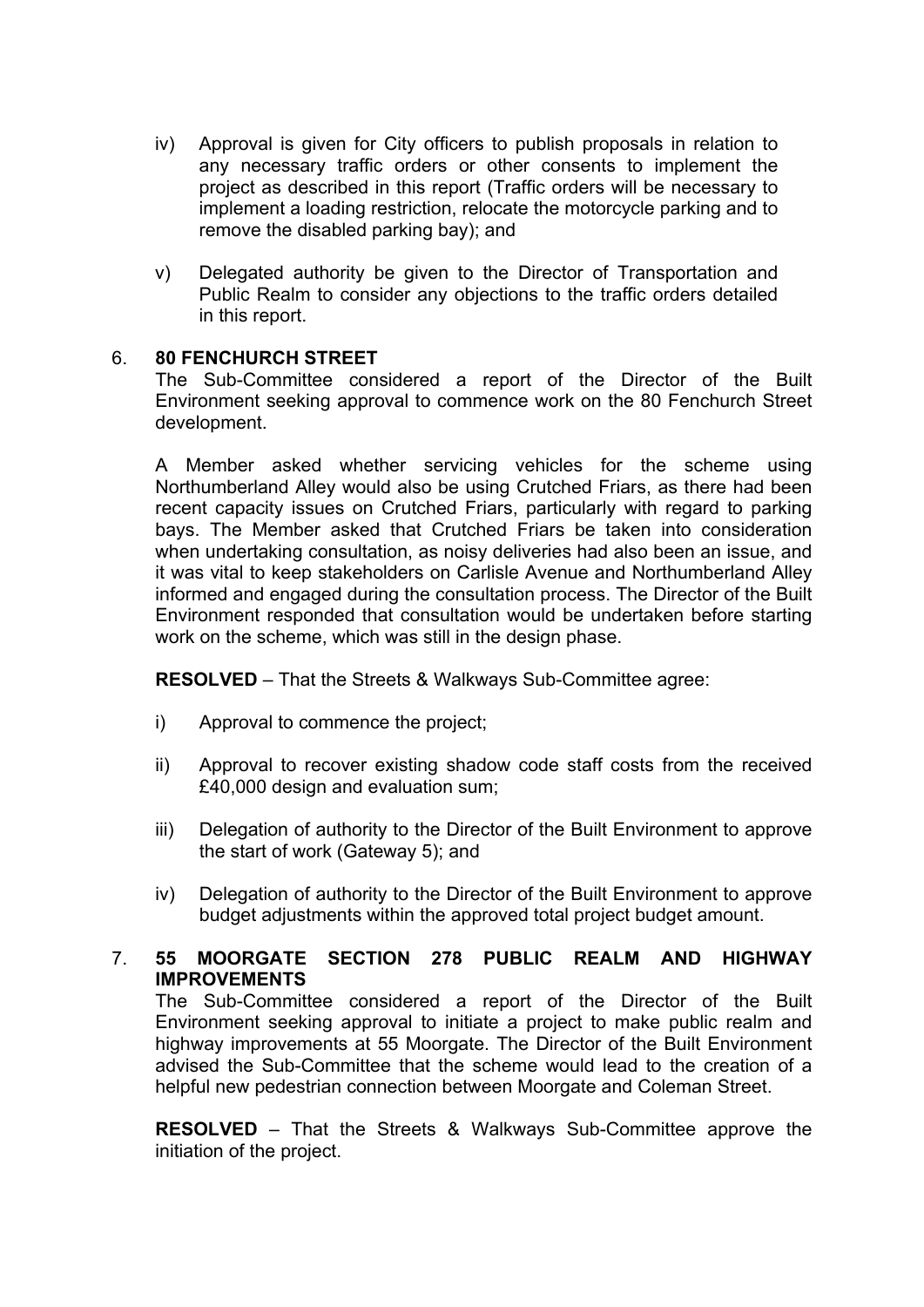### 8. **QUEENHITHE AND VINTRY PUBLIC REALM IMPROVEMENTS PROGRAMME REPORT**

The Sub-Committee considered a report of the Director of the Built Environment updating the Sub-Committee on a number of live and forthcoming public realm improvement projects and developments in the Queenhithe and Vintry area, and proposing to manage these projects using a programming approach in order to coordinate reporting and updates and ensure that dependencies and risks are managed. Members noted a tabled document detailing amendment to the finance tables as set out in Appendix 5 and the consequent revised recommendation to the report.

The Director of the Built Environment introduced the report and gave Members an overview of each scheme within the programme alongside a short presentation. The projects involved were Mansion House Station environs public realm enhancements, the Queensbridge House Hotel S278, and Globe View Walkway.

With regard to the Mansion House Station environs scheme, a Member asked who would be responsible for maintenance, and associated costs, of the pergola if that option was approved. The acoustic wall proposed in the other option would be valuable as Upper Thames Street was a noisy and busy road, and the Member suggested looking at a way to combine the two options as they both had merits. A Member added that officers should ensure measures were taken to discourage skateboarding in the area.

The Director of the Built Environment responded that maintenance of the pergola was not expected to be burdensome. The plants would take around a year to mature, although faster-growing plants could be used. An irrigation system could also be installed. Officers could look into a solution which combined the acoustic wall with a 'green screen', although this might have cost implications, and could take measures against skateboarding.

A Member asked what material would be used for the structure of the pergola as this would have implications, and the Corporation did not want to find itself rebuilding the pergola every ten years. The Director of the Built Environment responded that timber would be used, similar to other structures in the City of London. Whilst they were not permanent, they did last a long time. Metal and lighting could also be incorporated into the structure, but officers would be sure to take maintenance and sustainability into account when agreeing the final scheme.

Members were supportive of option two for the Mansion House Station public realm enhancements and asked officers to look into combining the wall and the pergola options.

**RESOLVED** – That the Streets & Walkways Sub-Committee:

a) Agree the proposed programming approach which will include joint project Gateway reporting and updates;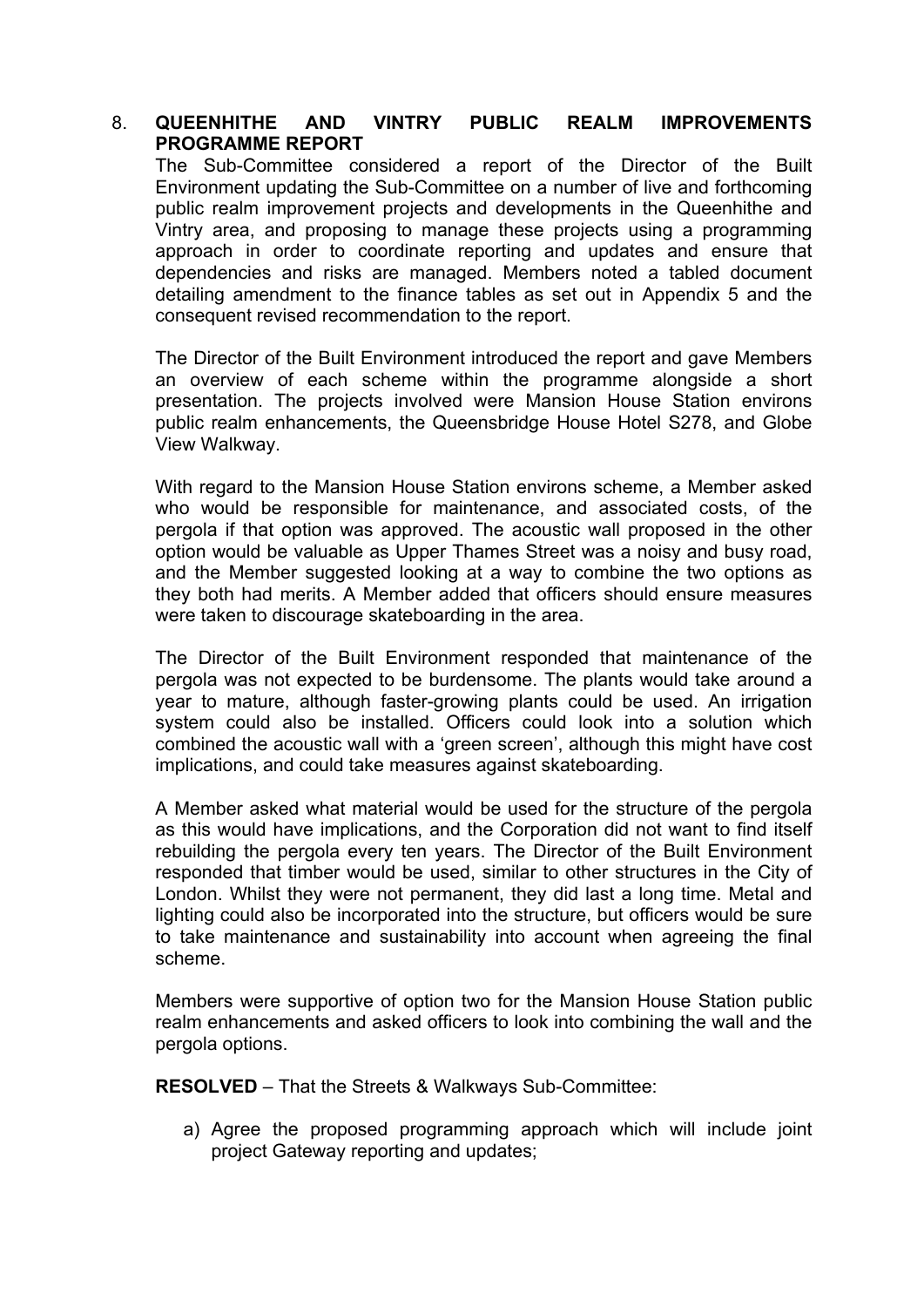- b) Approve funding of £65,000 from TfL Local Implementation Plan (LIP) to progress the Globe View Walkway project to Gateway 4/5;
- c) Approve Option two ('public realm enhancements of area with pergola structure to boundary') to develop to Detailed design and Authority to Start work (Gateway 4/5);
- d) Approve the Revised Budget of £113,007 to reach the next gateway to be funded by TfL Local Implementation Plan 2018-19/2019-20, as set out in Table 2.
- e) Approve initiation of the Queensbridge House Hotel S278 project (as set out in Appendix 4) with funding of £57,800 from the developer to reach the next Gateway.

#### 9. **LANE RENTAL**

The Sub-Committee considered a report of the Director of the Built Environment concerning Lane Rental schemes. The Director of the Built Environment introduced the report which covered the background of lane rental schemes and outlined the advantages and disadvantages of introducing them in the City of London.

The schemes had an intuitively attractive feel but carried notable disbenefits. Guidance from central government had made it clear that lane rental fees would also apply equally to local authority works and works by utilities companies, thus affecting Corporation investment decisions. The Department for Transport (DfT) had limited the extent of the road network covered by Lane Rental to 5%, except for TfL who were considered a special case.

Having engaged with colleagues at other authorities, officers felt there was no great demand to progress the introduction of the schemes, as the significant disbenefits meant the overall benefit was not significant. For example, the schemes incentivised a shift to night-time work which, in turn, created conflicts with residents and incurred costs in managing the complaints process. However, officers would continue to assess the benefits and challenges of Lane Rental, internally and in conjunction with officers at other authorities.

Members were supportive of keeping the matter under review, particularly in conjunction with the aims and objectives of the forthcoming Transport Strategy, and asked for more detail on where payments from local authorities would be directed, what feasibility work had been done, and what percentage of the City of London's streets the schemes would likely apply to. Members noted that whilst the schemes might result in shorter disruptions to the network, when highway works had been undertaken, reinstatement work needed to be done well, and lane rental schemes risked this work being rushed in order to avoid Lane Rental costs.

In response to queries from Members, the Director of the Built Environment advised the Sub-Committee that payments made under the schemes would be ringfenced and could only be spent on funding anti-congestion initiatives.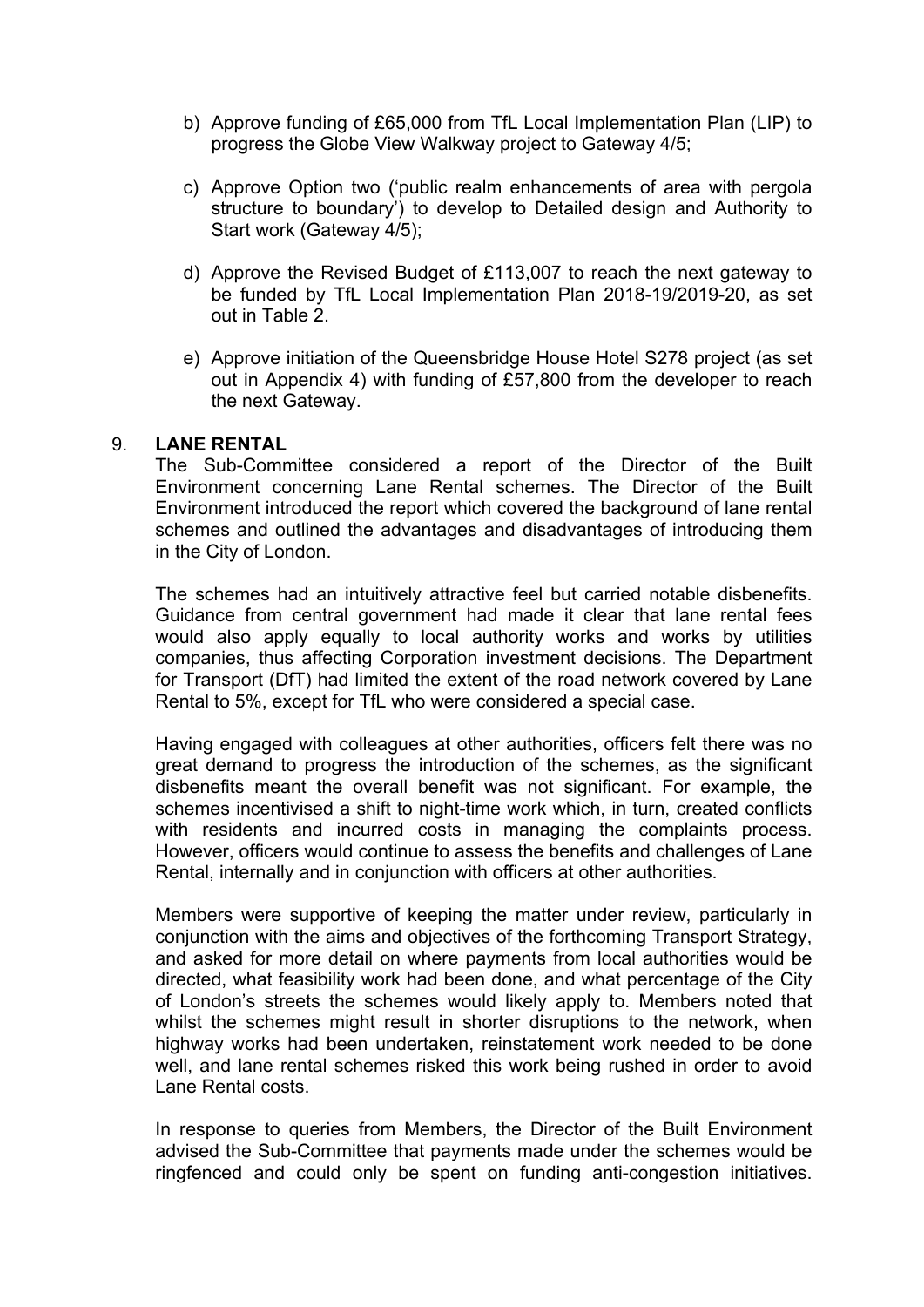Officers had engaged with Kent County Council at the outset of their scheme, but had not yet undertaken feasibility work as the requirements of a Lane Rental scheme had made the size of the challenge clear. Officers had found, in the instance of Cadent undertaking work on gas mains on Gracechurch Street, that having to pay a big sum had not incentivised them to complete the work faster.

**RESOLVED** – That the Streets & Walkways Sub-Committee agree:

- a) That the City work with other highway authorities to establish whether a 'critical mass' of Lane Rental streets in Central London can be established (paragraph 12, Option 3);
- b) To keep matters under review in conjunction with the aims & objectives of the forthcoming Transport Strategy; and
- c) That officers continue to identify & promote safe and effective ways of working that help reduce the duration of works on City streets.

# 10. **REVIEW OF PROJECTS WITHIN THE BUILT ENVIRONMENT DIRECTORATE**

The Sub-Committee received a report of the Director of the Built Environment proposing a review and prioritisation of transportation and public realm projects within the Department of the Built Environment in order to best utilise available funds to deliver corporate priorities and enable continued development to support economic growth.

The Director of the Built Environment advised the Sub-Committee of the need to consider the context of developing against the Corporation's strategies and the wider economic context. A number of projects requiring significant investment were on the horizon which necessitated a review of the whole portfolio to ensure projects undertaken were cost-effective and supported the Corporation's aims. A two-stage process was proposed, with the results of the first stage brought back to committees in 2019.

Officers recommended that projects fully funded by S278 agreement monies, projects previously approved at Gateway 5 and fully funded, and Highways Structures fully funded by the Bridge House Estates should fall outside the scope of the review, along with eleven projects that could be fully funded with unallocated Section 106 funding. Forty-three pre-project proposals were recommended for archiving in the Project Vision system. The proposed approach and methodology for the review and prioritisation of projects was set out in the report. A ten-year plan for the second stage of the process would be drafted.

The Chairman advised the Sub-Committee that this was a complicated but significant report. The process was necessary given the Corporation potentially faced a new spending environment and less funding for projects was a possibility. Members were supportive of the review and commended officers on the work that had been done so far. Members recognised the importance of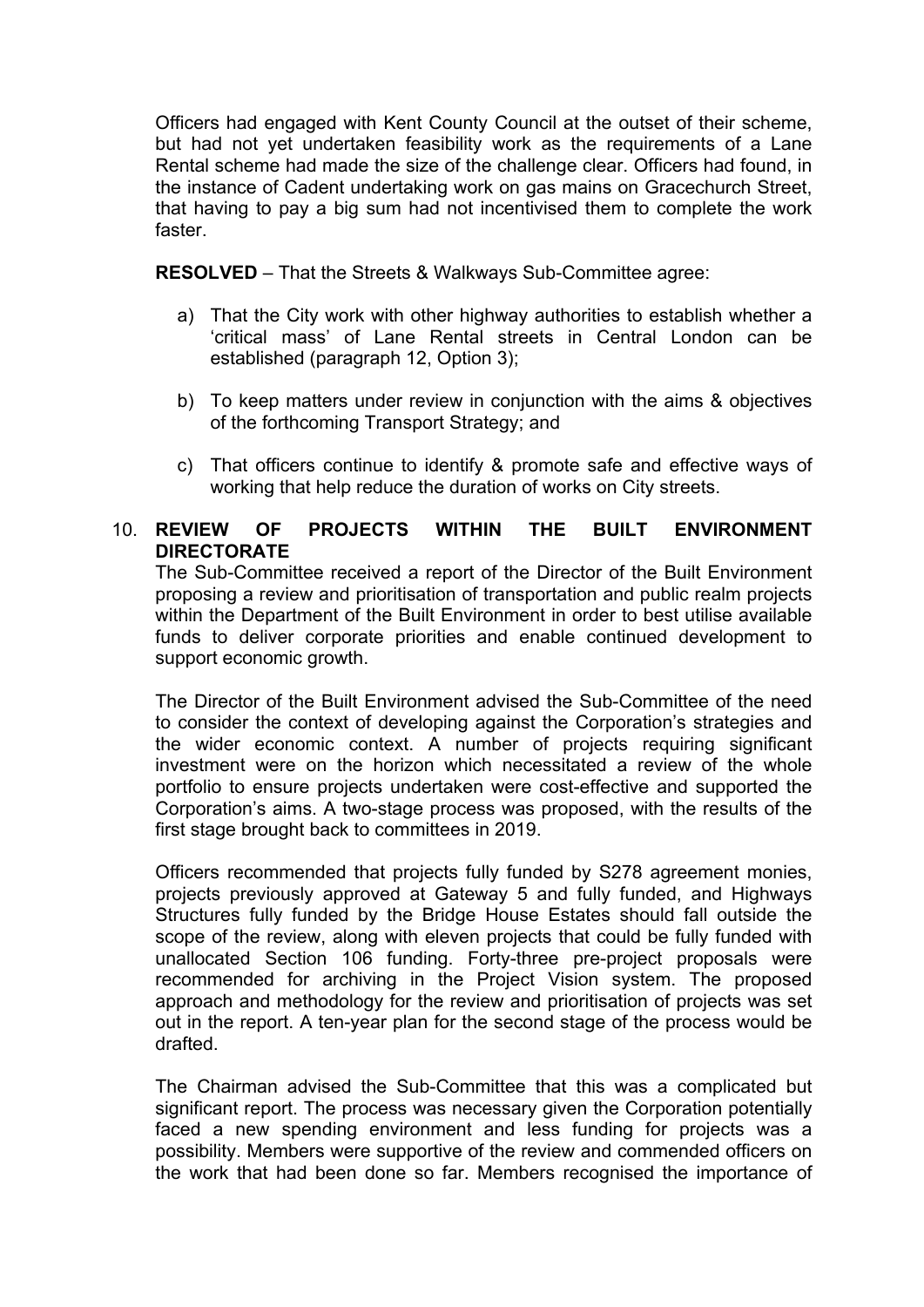being pragmatic and strategy-led, with cross-departmental co-operation, and the benefit of having a process to identify priorities with the courage to cancel outliers. A Member suggested that the process could be used as an exemplar and could be shared with other departments through the Town Clerk's Department.

In respect of Table D, which outlined pre-project proposals to be archived, Members expressed some concern. A broad range of proposals were set out and there was some concern that areas such as Golden Lane and Whitefriars, which were either significant to wider initiatives, or had not seen many projects to enhance the streetscape, were in danger of being left behind, so an overarching process for the whole City would be required. A Member added that the table lacked detail and information such as the impact and the budget on the proposals to be archived, and suggested that this be added. The ability to initiate projects quickly was useful and it would be a shame to lose the ability to get funding and swiftly match it with a project. A Member queried whether the proposals were recommended for archiving purely on the basis that no money had been spent on them. If a project would have been higher if spending had been initiated, this did not represent thoughtful prioritisation.

The Director of the Built Environment thanked Members for their comments and responded to points raised. Tables A and B related to projects enabling economic growth and the key was supporting overall economic wellbeing. With regards to Table D, some areas had seen less spending when compared to others, and this was often on the basis that spending priorities followed private sector investment. The list was also quite historic, and a number of the projects also related to older strategies. Whilst they were not unimportant, there were new policies and proposals that required focus.

The Sub-Committee was advised that the report would go on to Planning & Transportation Committee for decision, taking account of comments from Members of the Sub-Committee. The Chairman gave thanks to the Director of the Built Environment for the significant amount of good work done so far and for the clear explanation of the proposals.

**RESOLVED** – That the report be noted.

# 11. **MAJOR HIGHWAY ACTIVITIES 2018 & 2019**

The Sub-Committee received an annual report of the Director of the Built Environment, reflecting on major highway activities in 2018 and 2019. The Director of the Built Environment introduced the report and advised the Sub-Committee of the key points.

Work volumes from developers and utilities in particular were expected to remain high in 2019. There had been deregulation with regards to independent connection partners which had increased flexibility for developers. Major works across the width of Leadenhall Street were planned for the first quarter of 2019, and around 150 days of disruption had been saved through combining and managing projects. It was important going forward to motivate utilities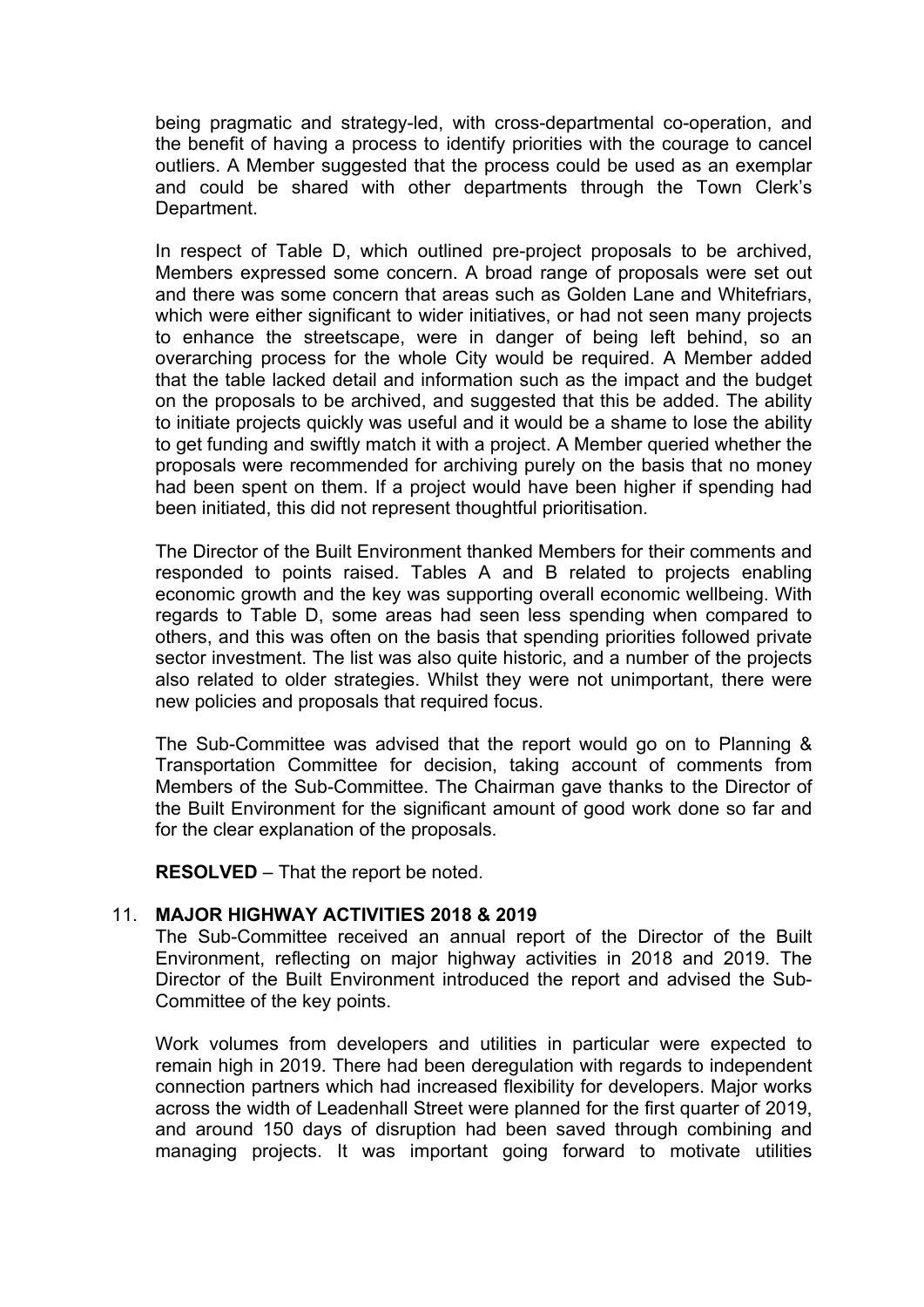developers to complete their work quickly without compromising the quality of their work.

In response to queries from Members, the Director of the Built Environment advised that gas works in Fenchurch Street could not continue during the winter due to the impact on the gas network, creating a window to co-ordinate works in Leadenhall Street. A Member advised that this be made clear in communications about the work, otherwise residents might find it odd. The deregulation of the utility industry was an underlying concern for officers, although the Corporation could charge more for permits where it was deemed necessary.

Regarding the structural investigations under Lindsey Street, the Director of the Built Environment advised that it was not clear if structural weakness had been caused by Crossrail or by general deterioration, but it was unlikely that Crossrail would fund any repair work. Any surface level work would be done sensitively bearing in mind the upcoming Christmas period around the Market.

In response to a query from a Member, the Director of the Built Environment advised that the Corporation did not have to accept applications for filmingrelated road closures. A review of the process was ongoing with the Film Office and this would be covered in the Special Events report that would be brought to Committee in the New Year, along with details of recent filming in the City of London which included several major Hollywood films.

**RESOLVED** – That the report be noted.

12. **ANNUAL ON-STREET PARKING ACCOUNTS 2017/18 AND RELATED FUNDING OF HIGHWAY IMPROVEMENTS AND SCHEMES**

The Sub-Committee received a report of the Chamberlain, updating Members on action taken in respect of any deficit or surplus in its On-Street Parking Account for the financial year.

**RESOLVED** - That the contents of the report be noted for information, before submission to the Mayor for London.

13. **QUESTIONS ON MATTERS RELATING TO THE WORK OF THE SUB COMMITTEE**

There were no questions.

14. **ANY OTHER BUSINESS THAT THE CHAIRMAN CONSIDERS URGENT** There was no other business.

# 15. **EXCLUSION OF THE PUBLIC**

**RESOLVED –** That under Section 100(A) of the Local Government Act 1972, the public be excluded from the meeting for the following items of business on the grounds that they involve the likely disclosure of exempt information as defined in Part 1 of Schedule 12A of the Local Government Act.